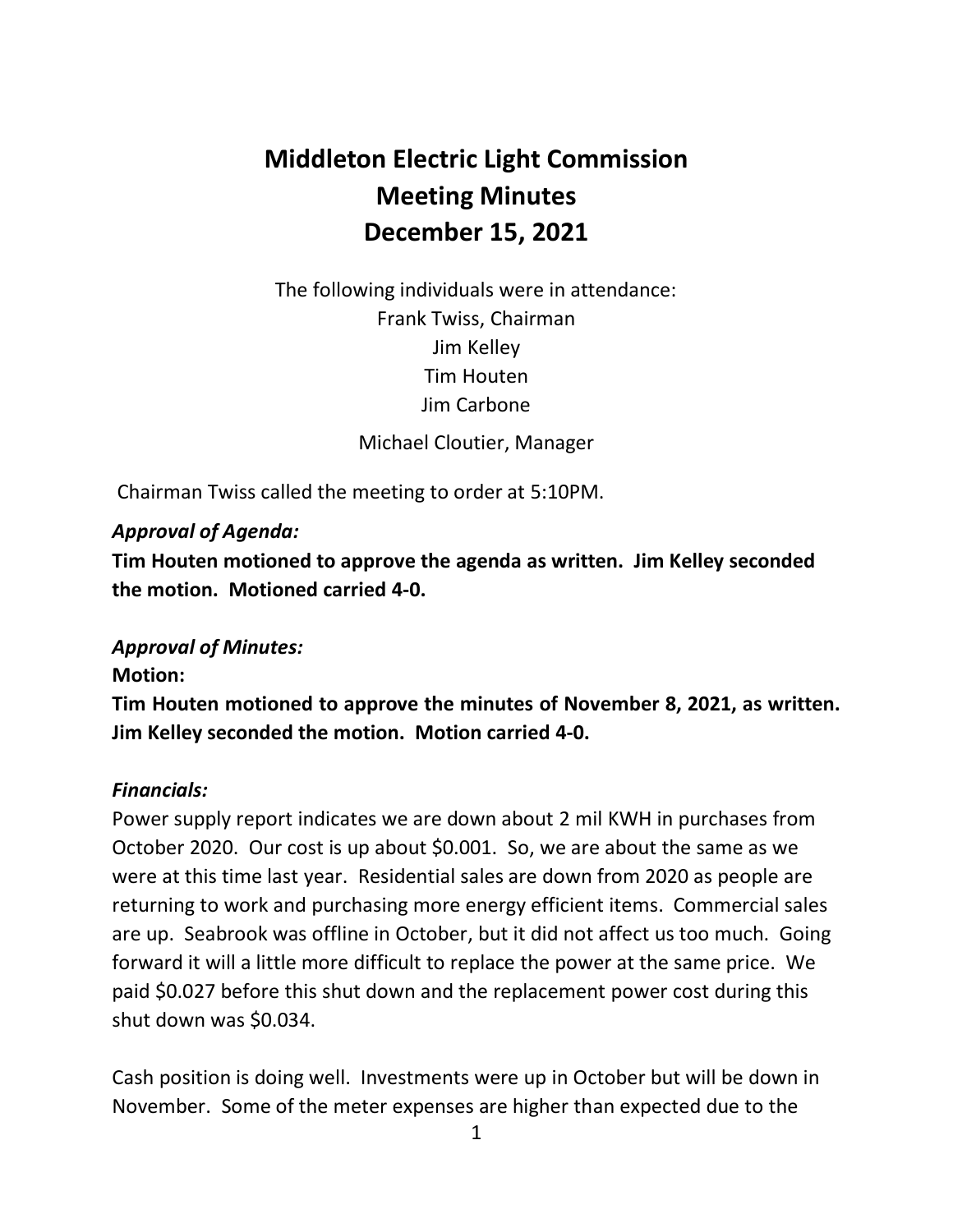continued cost of the new meter program. Operations account will be more than budgeted due to the salary of our new engineer.

#### *Manager's Report:*

 We had a COVID event where one employee tested positive. Close contacts that were not vaccinated were sent home to quarantine. These employees had to test negative between day 5 and 7 in order to return to work. Everyone is now back to work.

 The bucket truck did get auctioned off on December 7, 2021, for \$90K. Our net is \$83.5K. We should have the check by the end of the year.

 The rail trail is all filled in and completed between Essex Street and Oak Road. Trees have been planted and mulch spread. Chairman Twiss received a letter of appreciation for the MELD assistance in completing this section of the trail from Andrew Sheehan, Town Administrator.

 Our new engineer, Emmanuel Agouridis, hit the ground running. He has been supplied with a laptop and desktop computers and has been busy. He is sharing an office with David and that is working out well. They are working on upgrading our mapping system. There have been no complaints, and everyone seems to like him.

 Mr. Cloutier included the current accounts receivable abatement list in the Commissioner Packets.

#### **Motion:**

 **Mr. Houten made a motion to accept the listed abatements. Mr. Kelley seconded the motion. Motion carried 4-0.** 

Christmas party reschedule date to be determined.

Next meeting: January 19, 2022